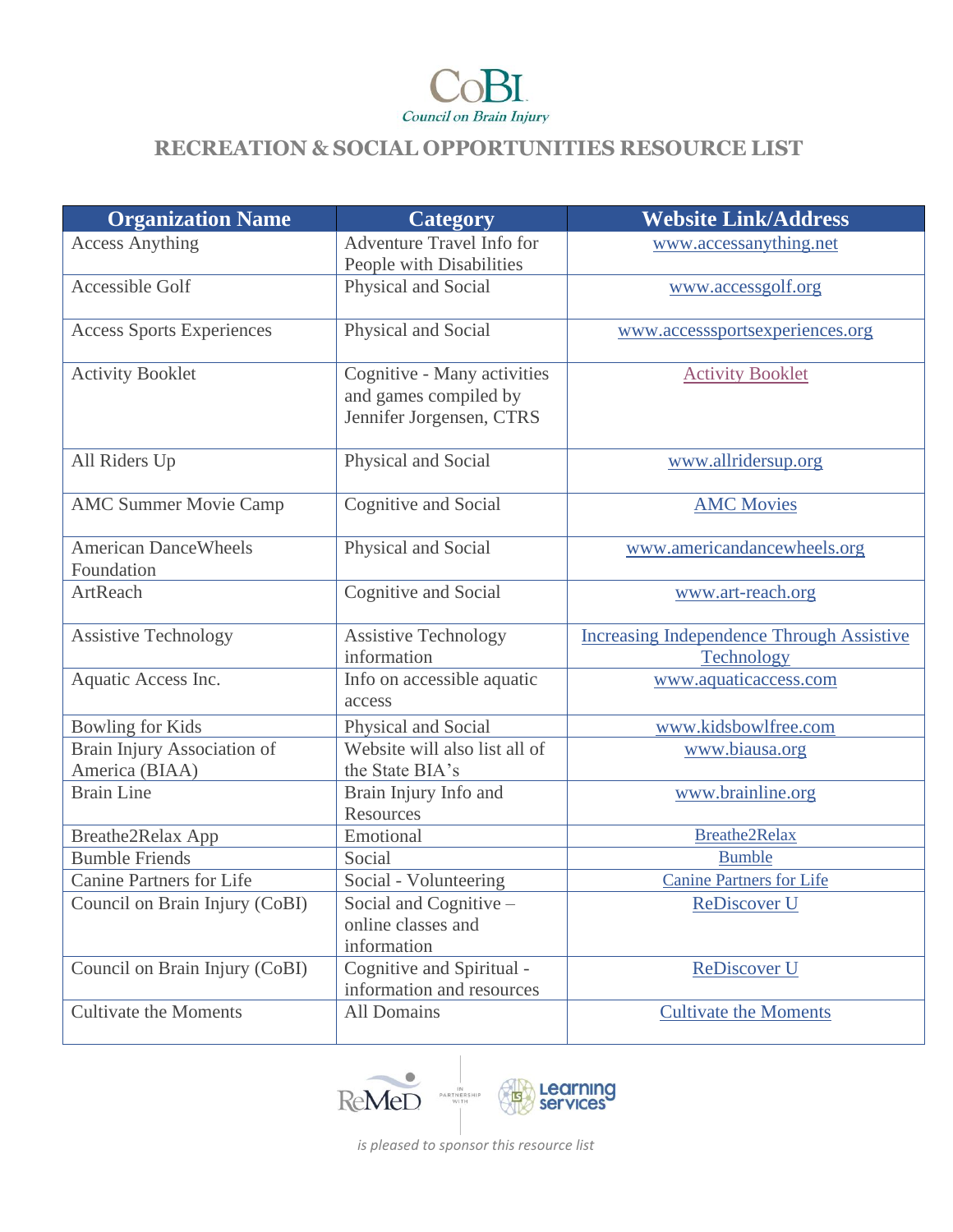

| Disabled World                                       | Cognitive – information and<br>resources                                | www.disabled-world.com                      |
|------------------------------------------------------|-------------------------------------------------------------------------|---------------------------------------------|
| <b>Eastern Amputee Golf</b><br>Association (EAGA)    | Physical and Social                                                     | www.eaga.org                                |
| <b>Expressive Poetry</b>                             | Cognitive and Emotional                                                 | <b>Expressive Poetry</b>                    |
| <b>Factory Tours USA</b>                             | Physical, Social, Cognitive                                             | www.factorytoursusa.com                     |
| <b>Fighting Back Scholarship</b><br>Program          | Physical/Social - In person<br>and virtual personal<br>training/fitness | www.fightingbacksp.org                      |
| 5 Love Languages                                     | Social                                                                  | https://www.5lovelanguages.com              |
| 5 Love Languages - Love Nudge                        | Social                                                                  | www.5lovelanguages.com/lovenudge            |
| Games for the Brain                                  | Cognitive - Games                                                       | www.gamesforthebrain.com                    |
| Go Philly                                            | All types of places &<br>activities around Phila, PA                    | www.gophillygo.org                          |
| Health.com                                           | Physical - Health and<br>Fitness                                        | www.health.com                              |
| <b>House Party</b>                                   | Social                                                                  | www.houseparty.com                          |
| Hope After Head Injury                               | Emotional/Social /Spiritual                                             | www.hopeafterheadinjury.com                 |
| <b>Hope Springs Equestrian</b>                       | Physical and Social                                                     | hope-springs.org                            |
| <b>Jack Box Games</b>                                | Cognitive - Games                                                       | www.jackboxgames.com                        |
| Krempels Brain Injury<br>Foundation in New Hampshire | Physical/Social - Virtual<br>and In Person Groups and<br>Activities     | www.krempelscenter.org                      |
| Lessons in Kayaking                                  | Physical                                                                | <b>Lessons in Kayaking</b>                  |
| Living Well with a Disability                        | Physical                                                                | livingandworkingwell.ruralinstitute.umt.edu |

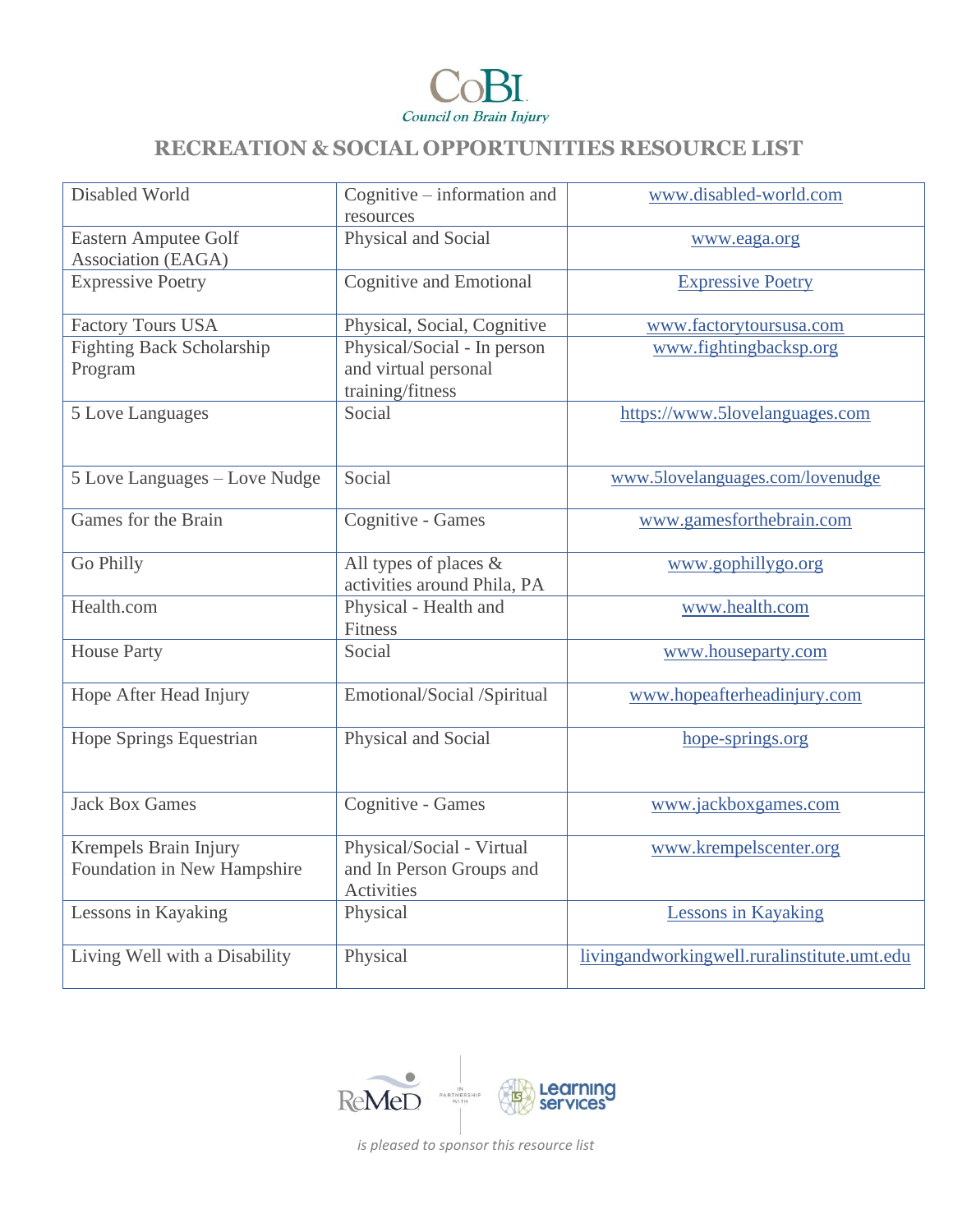

| Love Your Brain                                      | Physical and Social                                                   | loveyourbrain.com/meditation-library   |
|------------------------------------------------------|-----------------------------------------------------------------------|----------------------------------------|
| Lumosity                                             | Cognitive - Games                                                     | www.lumosity.com                       |
| Meals on Wheels America                              | Social - Volunteering                                                 | www.mealsonwheelsamerica.org           |
| Meditation with the Jellyfish                        | Emotional/Spiritual                                                   | <b>MorningMeditOcean</b>               |
| Meet Up                                              | Social                                                                | www.meetup.com                         |
| Move United                                          | <b>Physical - Inclusive Sports</b>                                    | moveunitedsport.org                    |
| <b>MSN</b> Games                                     | Cognitive - Games                                                     | zone.msn.com/en-us/home                |
| Museums and Galleries from<br>Home                   | <b>Virtual Travel</b>                                                 | Travel and Leisure Museums & Galleries |
| <b>MyLife Meditation App</b>                         | Emotional/Spiritual -<br><b>Meditation and Relaxation</b>             | My Life                                |
| National Aquarium in Baltimore                       | <b>Travel and Virtual</b>                                             | www.aqua.org                           |
| National Center on Accessibility                     | Info about accessible parks,<br>recreation and tourism                | www.ncaonline.org                      |
| National Center on Physical<br>Activity & Disability | Resource Center on health<br>promotion for people with<br>disability. | www.ncpad.org                          |
| National Library Service                             | Cognitive                                                             | www.loc.gov/nls                        |
| <b>National Parks</b>                                | Travel                                                                | nationalparks.org                      |
| <b>National Park Foundation</b>                      | Travel - Virtual Visits                                               | <b>National Parks</b>                  |
| National Sports Center for the<br>Disabled           | Physical                                                              | www.nscd.org                           |
| <b>Nextdoor Neighbors</b>                            | Social                                                                | nextdoor.com                           |
| Not Just for Kids                                    | Cognitive and Physical                                                | <b>Best Ideas for Kids</b>             |
| PA Center for Adapted Sports                         | Physical<br><b>Adapted Sports - virtual</b>                           | www.centeronline.com                   |

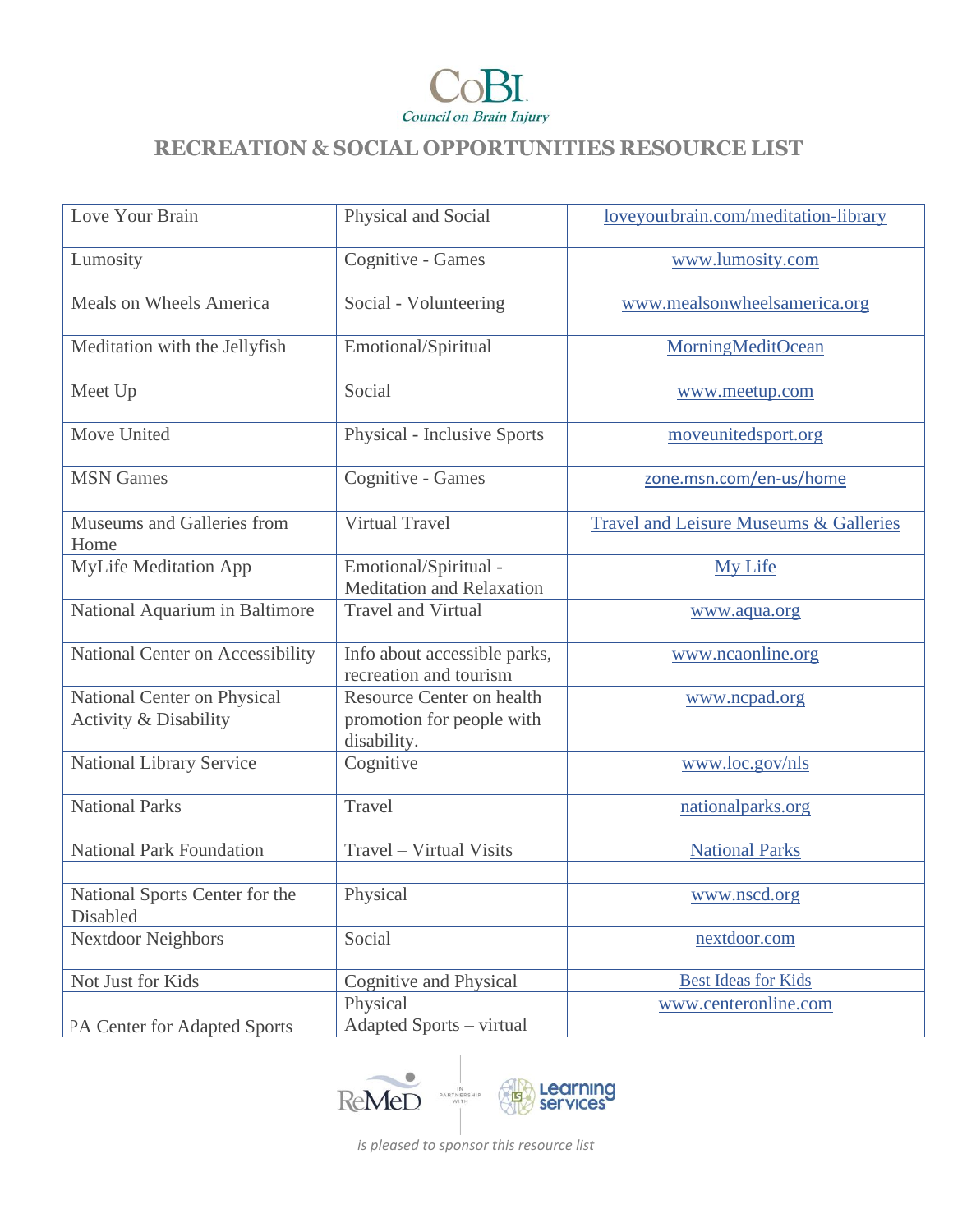

|                                                         | anddinpperson                                  |                                       |
|---------------------------------------------------------|------------------------------------------------|---------------------------------------|
| <b>Personal Mission Statement</b>                       | Cognitive - Personal<br>Development            | msb.franklincovey.com                 |
| Pittsburgh Symphony Orchestra                           | Emotional/Spiritual                            | Pittsburgh Symphony Orchestra         |
| Putting Clinic by the Council on<br>Brain Injury (CoBI) | Physical - Golf (putting)<br>instruction       | <b>Putting Clinic</b>                 |
| <b>Rails to Trails</b>                                  | Physical                                       | www.railstotrails.org                 |
| Share Your Story                                        | Social                                         | Temple University - Share Your Story  |
| <b>Small Things Philly</b>                              | Social - Volunteering                          | smallthingsphilly.org                 |
| Spotify                                                 | Emotional/Spiritual                            | www.spotify.com                       |
| <b>Staying Sharp</b>                                    | Cognitive - Games                              | stayingsharp.aarp.org                 |
| <b>Storm Harbor Equestrian</b>                          | Physical and Social                            | <b>Storm Harbor Equestrian Center</b> |
| Tai Chi Training Videos                                 | Physical - Health and<br>Fitness               | Tai Chi Training                      |
| TBI and Faith                                           | Spiritual                                      | <b>TBI</b> and Faith                  |
| <b>TED Talks</b>                                        | Cognitive                                      | ted.com/talks                         |
| The Rec Toolkit                                         | Activities and Ideas in all<br>domains         | The Rec Toolkit                       |
| <b>Thorncroft Equestrian Center</b>                     | Physical and Social                            | www.thorncroft.org                    |
| Three Rivers Adaptive Sports                            | Physical and Social                            | www.traspa.org                        |
| Thumbtack                                               | <b>Recreation and Leisure</b><br>Opportunities | Thumbtack                             |
| Uncovering Pennsylvania                                 | Travel                                         | uncoveringpa.com                      |
| Very Well Mind                                          | Cognitive, Emotional,<br>Spiritual             | verywellmind                          |
| <b>VSA Arts International</b>                           | Cognitive $-$ Arts                             | <b>Kennedy Center</b>                 |
| <b>Wanderlust Travel Videos</b>                         | Travel Virtually Around the<br>World           | Wanderlust                            |
| Yoga with Adriene                                       | Physical – Online Yoga and<br>Fitness          | yogawithadriene.com                   |